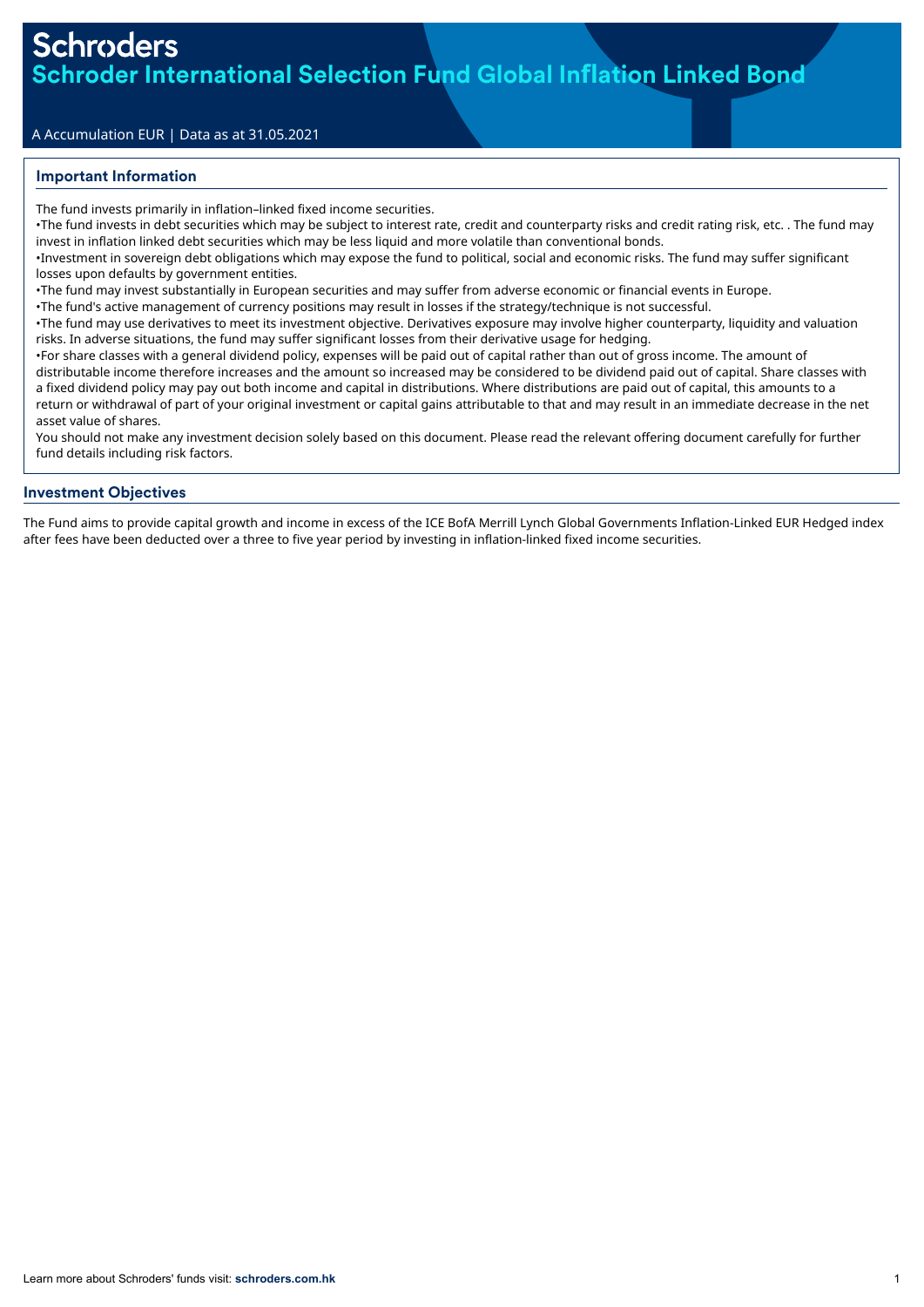# **Schroders** Schroder International Selection Fund Global In**fl**ation Linked Bond

## A Accumulation EUR | Data as at 31.05.2021

#### Share class performance (Cumulative)

| Performance (%)                     |      |     | 1 month 3 months 6 months YTD 1 year 3 years 5 years 10 years |        |            |      |      |      |
|-------------------------------------|------|-----|---------------------------------------------------------------|--------|------------|------|------|------|
| Fund                                | 1.6  | 3.0 | $-0.0$                                                        |        | $-0.4$ 2.9 | 9.5  | 13.4 | 34.2 |
| <b>Annual Performance</b><br>$(\%)$ | 2016 |     | 2017                                                          | 2018   |            | 2019 |      | 2020 |
| Fund                                | 8.2  |     | 0.4                                                           | $-4.0$ |            | 5.7  |      | 7.0  |

# Performance over 5 years (%) 2016 2017 2018 2019 2020 -10.0% 0.0% 10.0%

● Schroder International Selection Fund Global Inflation Linked Bond A Accumulation EUR

Source: Morningstar, NAV to NAV, net income reinvested, net of fees, based on Schroder International Selection Fund Global Inflation Linked Bond A Accumulation EUR Units, EUR. Some performance differences between the fund and the benchmark may arise as the benchmark returns are not adjusted for non-dealing days of the fund. HKD/USD based investors are exposed to currency fluctuations where funds are denominated in currencies other than HKD/USD. The Fund size quoted includes all classes of the Fund. Investment involves risks. Price of units may go down as well as up. Past performance is not indicative of future performance. Please refer to the relevant offering documents for fund details including risk factors. Performance is calculated from the share class's since launch date (28.11.2003). This material is issued by Schroder Investment Management (Hong Kong) Limited and has not been reviewed by the SFC. Schroder International Selection Fund is referred to as Schroder ISF. With effect from 20.01.2011, the Chinese name of the Fund has been changed. Effective 02.01.2013, the investment objective is changed (previous objective: To provide a combination of capital growth and income primarily through investment in a portfolio of inflation-linked debt securities issued by governments, government agencies, supra-national and corporate issuers worldwide. As part of its primary objective, the Fund also has the flexibility to implement long and short active currency positions either via currency forwards or via the above instruments. )

#### Fund literature



Download the offering documents here

#### Ratings and accreditation



Please refer to the Source and ratings information section for details on the icons shown above.

#### Fund facts

| <b>Fund manager</b>    | P Grainger, J Ringer &<br>Global Multi-Sector Team |
|------------------------|----------------------------------------------------|
| Fund launch date       | 28.11.2003                                         |
| Fund base currency     | EUR                                                |
| Fund size (Million)    | EUR 1,174.23                                       |
| Number of holdings     | 104                                                |
| <b>Unit NAV</b>        | EUR 34.5719                                        |
| Hi/Lo (past 12 mths)   | EUR 34.8210 / EUR<br>33.1392                       |
| Annualized Return (3Y) | 3.06%                                              |

#### Fees & expenses

| Initial charge up to<br>Annual management<br>fee<br><b>Redemption fee</b> | 3.00%<br>0.75%<br>$0.00\%$                           |  |  |
|---------------------------------------------------------------------------|------------------------------------------------------|--|--|
| <b>Codes</b>                                                              |                                                      |  |  |
| <b>ISIN</b><br><b>Bloomberg</b><br>Reuters code                           | LU0180781048<br><b>SCHGRRALX</b><br>LU0180781048.LUF |  |  |

#### Risk statistics & financial ratios

|                                      | <b>Fund</b> |
|--------------------------------------|-------------|
| Annual volatility (%)<br>(3y)        | 5.5         |
| <b>Effective duration</b><br>(years) | 12.0        |

Source: Morningstar. The above ratios are based on NAV to NAV price based performance data.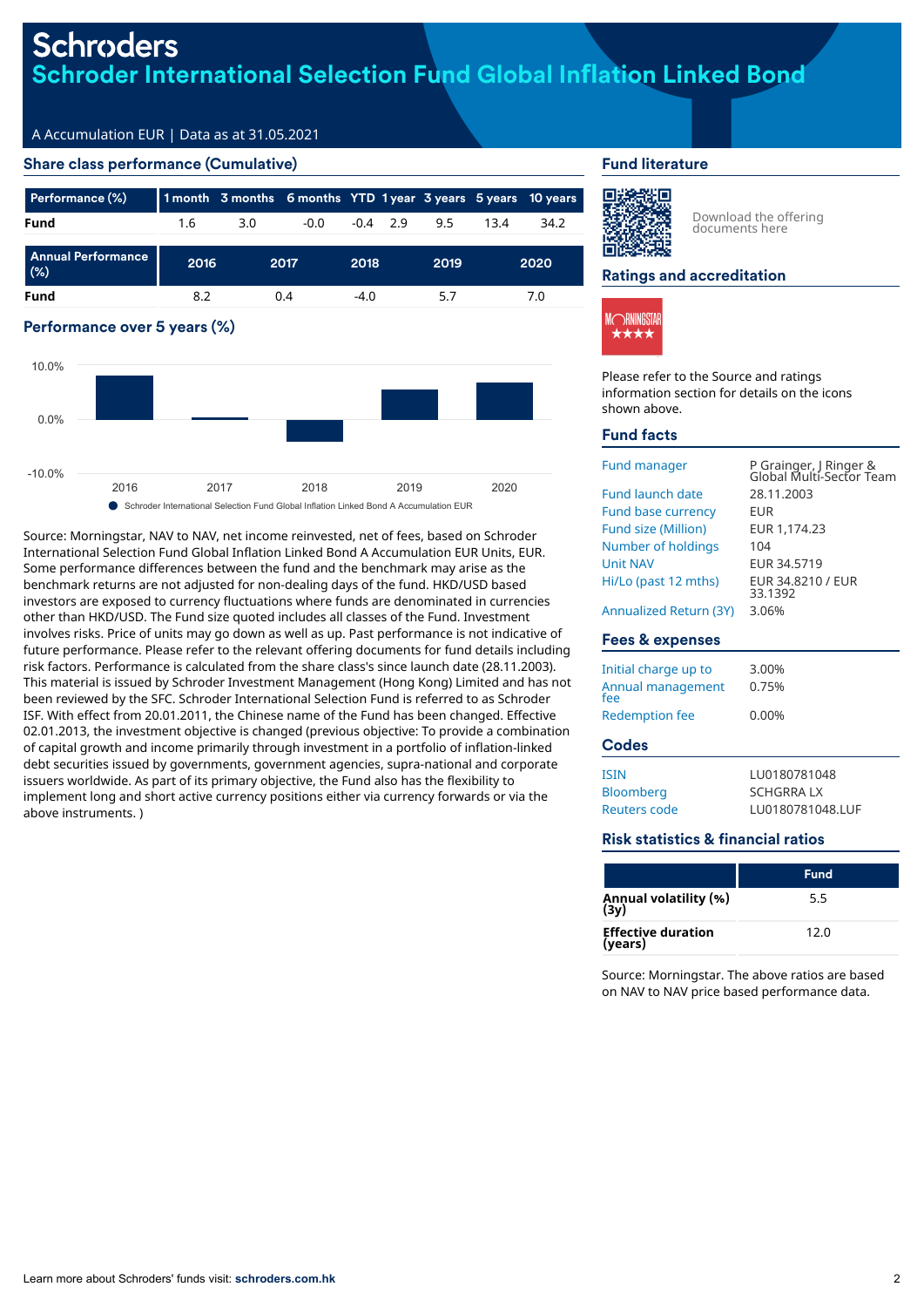# **Schroders** Schroder International Selection Fund Global In**fl**ation Linked Bond

A Accumulation EUR | Data as at 31.05.2021

# Return of EUR 10,000



#### **Past Performance is not a guide to future performance and may not be repeated. The value of investments and the income from them may go down as well as up and investors may not get back the amounts originally invested. Exchange rate changes may cause the value of any overseas investments to rise or fall.**

The chart is for illustrative purposes only and does not reflect an actual return on any investment.

Returns are calculated NAV to NAV (which means performance does not include the effect of any initial charges), net income reinvested, net of fees.



# Credit quality (%)